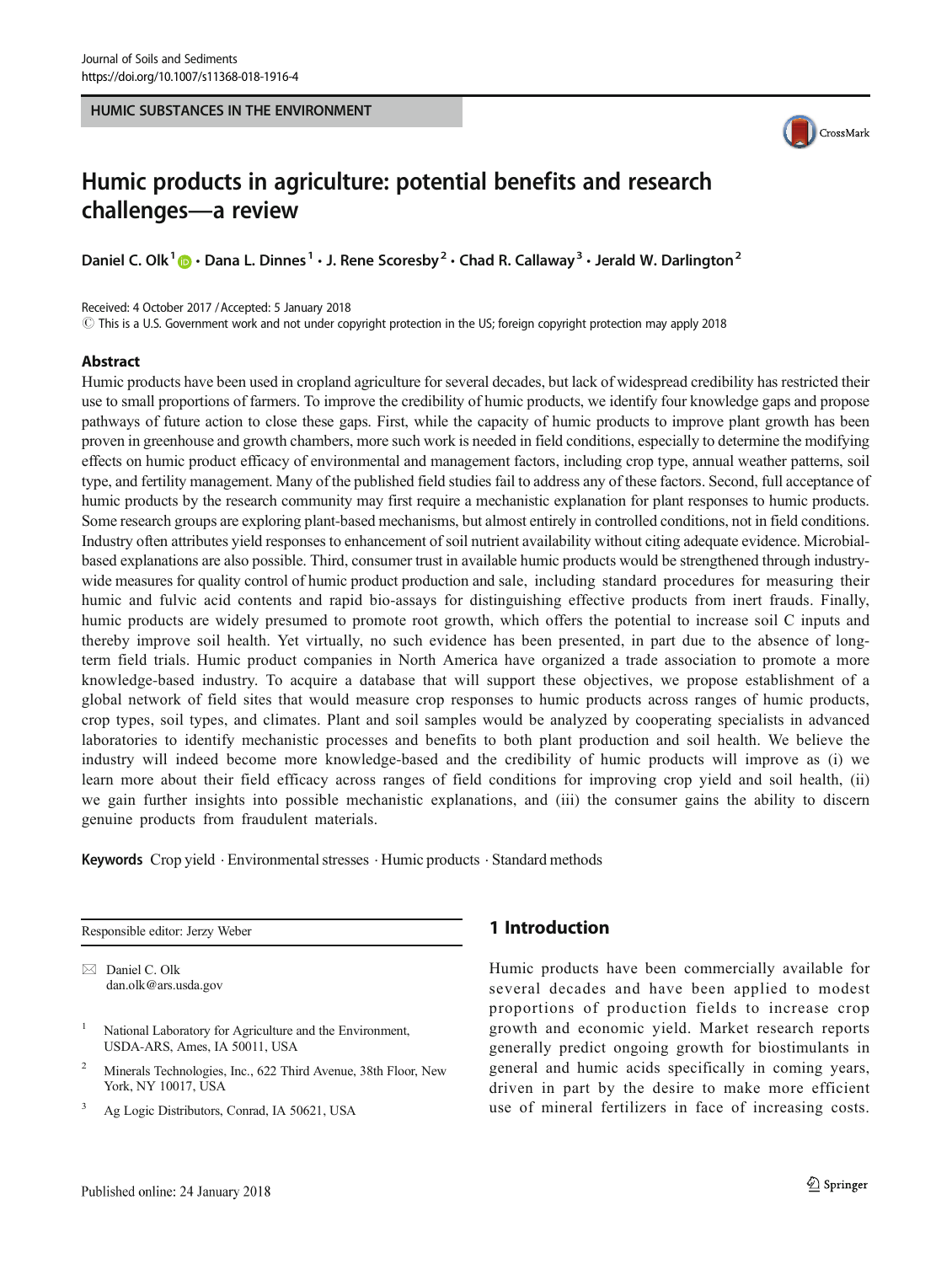We have also noted increased discussion among agribusiness concerns of humic product performance. Yet their validity and general reliability have remained in question, drawing criticism from the research community and government agencies for a lack of factual basis and discouraging their use by mainstream farmers.

Numerous studies have demonstrated significant crop responses to humic products. Rose et al. ([2014](#page-9-0)) found that the best documented studies were conducted under controlled conditions—greenhouses and growth chambers. These studies showed significant responses of inseason plant growth to humic products made from a variety of source materials, although the plants were not grown to maturity. Chen and Aviad ([1990](#page-8-0)) reviewed several types of positive plant responses to humic substances in controlled conditions. Calvo et al. ([2014](#page-8-0)) and Canellas et al. [\(2015\)](#page-8-0) also indicated generally favorable plant responses to humic products in mixes of controlled and field studies. Visser ([1986\)](#page-9-0) listed 33 studies on 30 agricultural crops and other plants that found positive effects of humic materials on plant biomass, yield, or root growth without specifying whether they were conducted in field or controlled conditions. In recent years, additional field studies have appeared from a number of nations, especially the semi-arid and arid landscapes of Egypt (Selim et al. [2009a,](#page-9-0) [b](#page-9-0); Selim and Mosa [2012](#page-9-0)), Iran (Mohammedpourkhaneghah et al. [2012](#page-8-0)), Saudi Arabia (Daur and Bakhashwain [2013](#page-8-0)), and Turkey (Turgay et al. [2011\)](#page-9-0). Negative results (Feibert et al. [2003](#page-8-0); Hartz and Bottoms [2010;](#page-8-0) Ahmad et al. [2014;](#page-7-0) [NCR-103](#page-9-0) [Committee\)](#page-9-0) must also be acknowledged, though, as they also provide information about field efficacy and methodological issues of studying humic products in field conditions.

As collaborating researchers and vendors of humic products, we have jointly observed statistically significant increases in grain yield of maize (Zea mays L.) and soybean (Glycine max (L.) Merr.) with humic product application in the US Corn Belt, on some of the most fertile soils in the USA (Olk et al. [2013\)](#page-9-0). Hence, we postulate that humic products can play meaningful roles in mainstream crop production. Toward that goal, we provide here a current assessment of the humic product industry. Our focus will be on four key knowledge gaps that have inhibited growth of the humic product industry. Closing these knowledge gaps would add considerable support to the credibility and value of humic products.

This review is limited to humic product use in cropland agriculture. Humic products can also be used as animal feed supplements, in cosmetics, in the nanotechnology and oil industries, and are occasionally offered as a human health product. These uses will not be addressed here, due to a paucity of peer-reviewed publications.

# 2 Key knowledge gaps

# 2.1 Spatial and temporal variability in field efficacy of humic products

## 2.1.1 Significance

All agricultural inputs vary over time and space in their promotion of plant growth due to multiple factors, including crop type, annual weather pattern, landscape position, soil type, and tillage. Interest in defining these spatial and temporal variabilities to maximize input use efficiency while minimizing environmental pollution (Schepers and Mosier [1991;](#page-9-0) Randall et al. [1997](#page-9-0); Power et al. [2000](#page-9-0); Dinnes et al. [2002;](#page-8-0) Jaynes et al. [2004\)](#page-8-0) led to the science of precision farming (Robert [2002\)](#page-9-0), which has had tremendous impact. Precision farming has become the focus of an ongoing series of conferences and multiple journals, and it has introduced new generations of applicators and satellite links to enable variable applications. As specific examples, copious research has continued for decades into the variance across time and space of crop responses to each mineral nutrient, with special emphasis on N (Wollenhaupt et al. [1994](#page-10-0); Parkin [1987;](#page-9-0) Cassman [1999;](#page-8-0) Ferguson et al. [2002;](#page-8-0) Scharf et al. [2005;](#page-9-0) Jaynes et al. [2011\)](#page-8-0). Pesticide activity is known to be modified by soil properties, including soil C content and clay content (Farenhorst [2006\)](#page-8-0). Crop type is of obvious and paramount importance in determining optimal application rates of fertilizers, pesticides, and all other inputs.

#### 2.1.2 Current state of knowledge

Published studies of humic product efficacy addressed only a limited array of environmental conditions. Many were conducted in controlled conditions, with generally optimal temperature, light, and moisture conditions. These studies are well suited for process-level investigations of humic product effects on plant physiology and biochemistry, but they do not begin to reproduce the wide range of environmental and management conditions found in production fields that may well alter product efficacy. There has been little scientific discussion of how these environmental and management factors alter humic product efficacy. We are unaware of any published database on crop responses to humic products under two or more of these factors simultaneously in field conditions. Khristeva and Manoilova ([1950\)](#page-8-0) and Khristeva [\(1953](#page-8-0)) grouped crops into four levels of responsiveness to humic materials, and Verlinden et al. ([2009\)](#page-9-0) compared the responses of four crops to one humic product in six field studies conducted in 2006 in Flanders (Belgium). Seyedbagheri ([2010](#page-9-0)) measured potato response to one humic product experiment at four sites in different years, and El-Mesker et al. ([2014](#page-8-0)) studied maize response on two soil types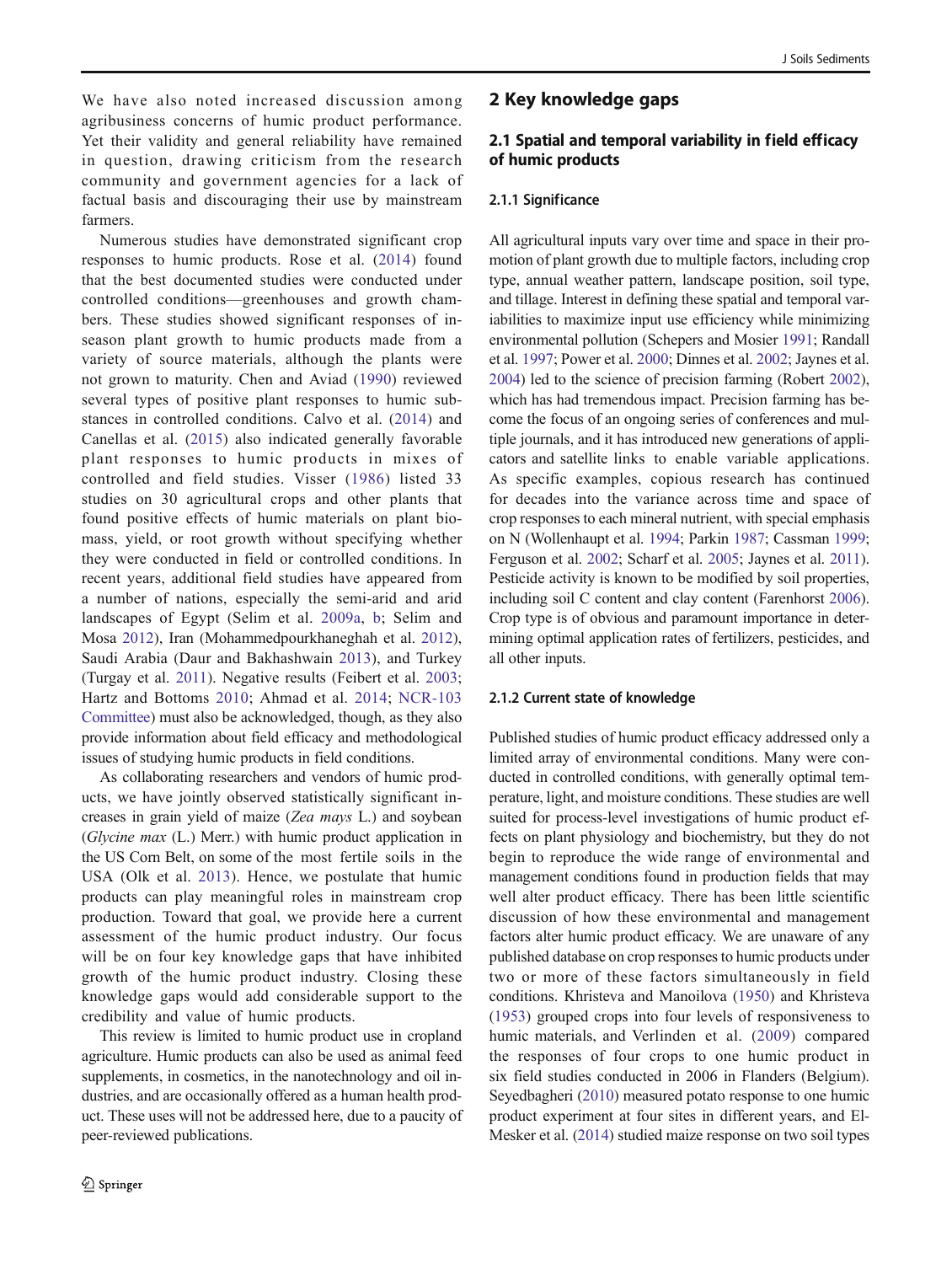in 2 years. Several other field studies varied one or two environmental or management parameters, often the application rate of fertilizer (Azarpour et al. [2012](#page-7-0); Moraditochaee [2012](#page-8-0); Selim and Mosa [2012;](#page-9-0) Sanli et al. [2013;](#page-9-0) Zhang et al. [2013](#page-10-0); Nazli et al. [2014](#page-9-0); Vanitha and Mohandass [2014](#page-9-0); Zaki et al. [2014\)](#page-10-0) or of humic product (Brownell et al. [1987](#page-7-0); Fernandez-Escobar et al. [1996;](#page-8-0) Feibert et al. [2003;](#page-8-0) Albayrak and Camas [2005;](#page-7-0) Selim et al. [2009b;](#page-9-0) Saruhan et al. [2011;](#page-9-0) Sajid et al. [2012;](#page-9-0) Selim et al. [2012;](#page-9-0) Sanli et al. [2013\)](#page-9-0) or of both (Ece et al. [2007](#page-8-0); El-Shabrawy et al. [2010;](#page-8-0) Mahmoud and Hafez [2010;](#page-8-0) Rizk et al. [2013;](#page-9-0) Saha et al. [2013](#page-9-0); Ahmad et al. [2014\)](#page-7-0), but to our knowledge, no other study included more than two sites or 2 years. A few studies evaluated humic products applied to dryland crops in times of moisture stress (Xudan [1986;](#page-10-0) Khan et al. [2010](#page-8-0); Shahryari et al. [2012\)](#page-9-0). To our knowledge, only two studies examined crop response to humic products applied with discrete levels of moisture stress imposed through decreased irrigation rates (Ismail et al. [2007](#page-8-0); Almarshadi and Ismail [2014\)](#page-7-0), no study has compared humic product performance between conventional tillage and to notillage, and none has compared crop response to the same product on multiple soil types.

In addition to environmental and crop variability, humic products can vary among themselves in their promotion of crop growth, certainly by crop type and possibly by other environmental or management parameters. Such variability can be expected, given the range of source ores used, modes of extraction, and post-extraction modifications that are currently practiced. Yet we are unaware of any publication that has compared the benefits of multiple products in the same research trials.

## 2.1.3 Call for future action

Each of the environmental and management factors listed above will likely alter humic product efficacy, to an extent that will depend on its local interactions with other environmental and management conditions. Hence, there is an immense matrix of potential combinations of these factors of amendment efficacy. Moreover, as product efficacy will likely vary through interaction with these factors, we expect the optimal application rate of the product to vary as well. It is impractical to determine the efficacy of each humic product in every possible combination of environmental and management conditions, but there is the need for more detailed information than the current situation of a very few blanket application rates for multiple crops in all possible environments and managements. The next step should be multi-year and multi-location studies that maintain treatments and uniform sampling procedures and analyses across years, in order to determine the consistency of humic product effects across different soil types and annual weather patterns, especially precipitation level, and ultimately to develop the ability to

identify optimal site-specific application rates. The crop rotations that are characteristic of each local region could be maintained throughout each study to determine responses of multiple crops under the same conditions. As humic products gain further attention, additional field trials will likely arise for a wider array of crops and also for multiple humic products. Informed adjustment of application rates to local conditions would avoid problems with (i) limited crop response due to under-application, (ii) situations where products cannot improve crop growth, and (iii) wasteful over-application, which anecdotal evidence indicates can also lead to toxicity-like inhibition of crop growth.

# 2.2 Mechanistic explanations of humic product effects

## 2.2.1 Significance

A mechanistic understanding of plant responses to humic products would improve the prediction of when and where crop production would benefit from humic products and their interactions with other crop inputs. It would enable development of better products. It would also help convince the research community of the viability of humic products, which may in turn attract more favorable interest from other sectors of the agricultural community, including crop consultants and government regulators.

#### 2.2.2 Current state of knowledge

The most commonly proposed explanations can be grouped into themes of soil nutrient availability, other soil properties, direct plant biostimulation, and microbial processes. Humic product vendors describe any of several improved soil properties as possible causes for crop yield responses to their products, especially nutrient availability. Their selection of soil properties is based on known benefits of soil organic matter. Yet such improvements are unlikely to occur merely through use of liquid humic products, given the miniscule amounts of organic matter added to soil via recommended application rates of liquid humic products (often less than 1 kg organic matter ha<sup>-1</sup>) compared to the tens of thousands of kg ha<sup>-1</sup> of native humus already found in the soil. Claims of increased nutrient availability are based on greater crop nutrient uptake per hectare, but this outcome is more likely driven by enhanced plant growth—greater demand for nutrient uptake is the driving force instead of greater nutrient availability. Increased uptake is claimed for several nutrients, whose availabilities are controlled by diverse soil factors, including microbial transformations (N), pH and diffusion rates (P, Fe, Mn), and chemical interactions with soil minerals (K) to name a few. It is unlikely that all these processes would be favorably influenced by one amendment, especially at very low application rates.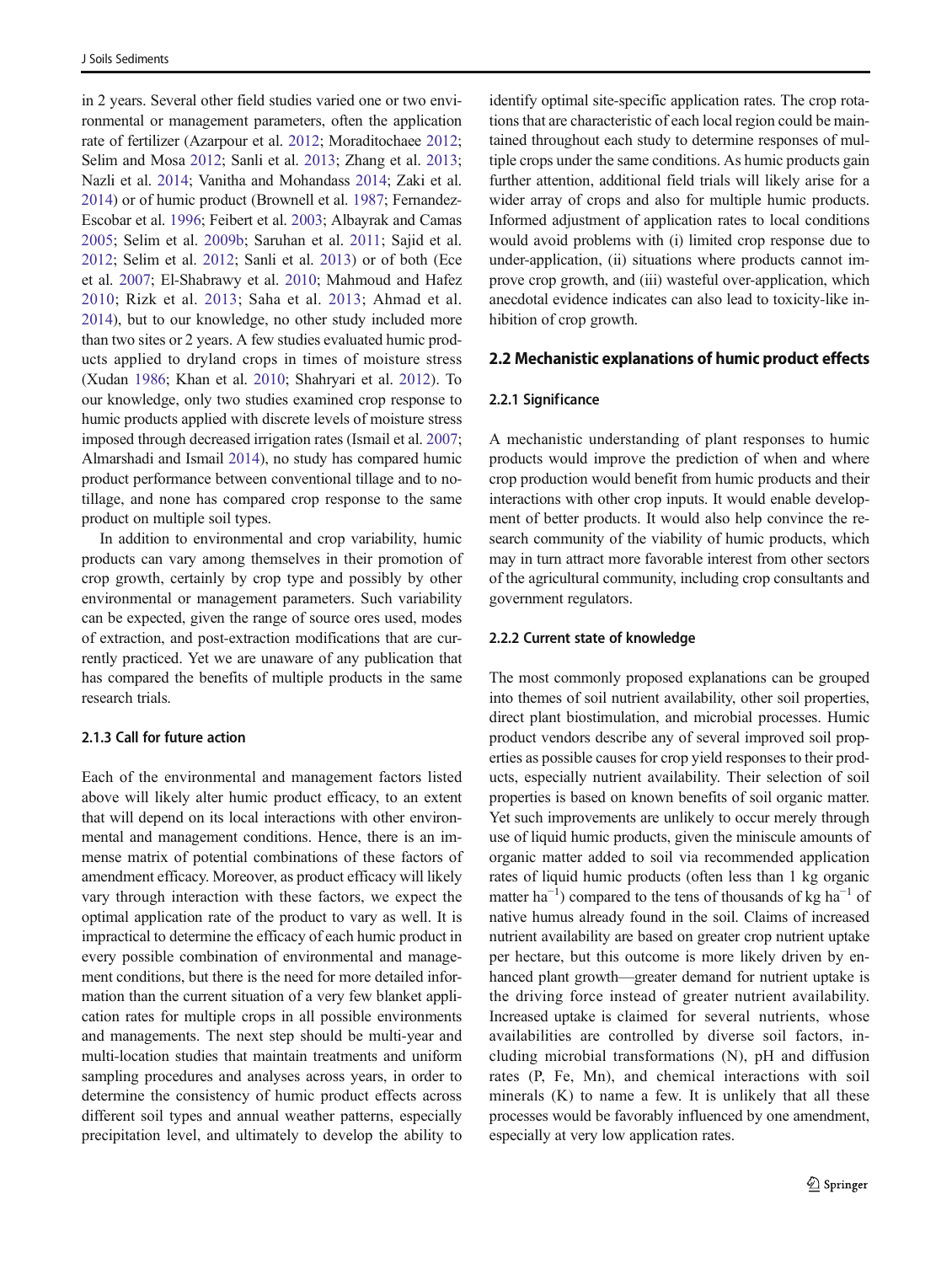Researchers, in contrast, have largely focused on plant-based mechanisms for stimulating growth, as reviewed by Khristeva [\(1968](#page-8-0)), Visser ([1986\)](#page-9-0), Nardi et al. ([2002](#page-8-0)), Zandonadi et al. [\(2013\)](#page-10-0), Berbara and Garcia ([2014\)](#page-7-0), and Calvo et al. [\(2014\)](#page-8-0). Multiple plant processes have been affected by humic substances in general, including enzyme activity, protein metabolism, photosynthesis, respiration, and uptake of water and nutrients, and the underlying mechanisms have long been conjectured to involve hormone fluxes, the hydroxyproline:proline ratio, cell membrane permeability, electron chain transport components, free radical activity within the humic structure, and reactive oxygen species in plants (Vaughan and Malcolm [1985;](#page-9-0) Vaughan et al. [1985](#page-9-0); Vaughan [1986;](#page-9-0) Visser [1986;](#page-9-0) Berbara and Garcia [2014;](#page-7-0) Calvo et al. [2014\)](#page-8-0). More recent research has addressed activity of the H<sup>+</sup>-ATPase enzyme (Zandonadi et al. [2013](#page-10-0); Calvo et al. [2014](#page-8-0); Canellas and Olivares [2014\)](#page-8-0), which is located in the cell membrane and pumps protons out of the cell, creating an electrochemical gradient across the membrane that can be exploited by other membrane-bound transporters to import essential nutrients, which in turn attract water. Under controlled conditions, these effects are associated with beneficial changes in plant hormone fluxes (Mora et al. [2010](#page-8-0)). The expected changes in plant growth that should result from these hormone fluxes are consistent with our field observations of maize growth responses to humic products. Plant genetic expression has shown responses to humic materials (Canellas and Olivares [2014;](#page-8-0) Calvo et al. [2014\)](#page-8-0). Some arguments exist for increased Fe availability as the underlying cause (Chen et al. [2004](#page-8-0); Aguirre et al. [2009](#page-7-0)). Limited effort has been directed at possible roles of microorganisms in plant responses, whether they are located in the soil, rhizosphere, or plant. In total, plant responses indicate humic products affect fundamental levels of plant metabolism. These analyses have been conducted on plants grown under controlled conditions, though, which do not replicate the variable conditions and multiple stresses that routinely impact crop growth in field conditions. Published reviews of these studies have not discussed whether the variable results reflect the multitude of products and natural humic substances used in these studies.

# 2.2.3 Call for future action

The process-level causes of plant responses to humic materials should be identified if humic products are to be accepted by the research community and those agricultural sectors that look to researchers for leadership—extension workers, crop consultants, government agencies, and progressive farmers. Industry representatives have shown varying levels of interest in determining these mechanisms; it is possible to demonstrate the usefulness of a product without fully understanding its molecular actions.

Nevertheless, we call for increased collaboration between researchers and industry to develop a better understanding of the underlying mechanisms, and with greater emphasis on field conditions. Currently, researchers are identifying mechanisms of plant responses under controlled conditions, where the plants encounter little if any environmental stress. Yet stress alleviation has been conjectured as a primary means through which humic products best express their benefits to plant growth (Zandonadi et al. [2013](#page-10-0); Calvo et al. [2014](#page-8-0)). Similarly, Savvides et al. [\(2016](#page-9-0)) postulated that plants can respond against multiple environmental stresses through stimulation by suitable compounds, without specifically citing humic molecules. Our field observations have shown that humic products enhanced plant response against stresses arising from drought or dense population stands. In fact, these stress alleviations were the primary mode for grain yield response: in our field trials that had little or no stress, humic products had much less impact on crop economic yield. Elsewhere, humic products induced greater plant resistance to saline soil conditions (Aşik et al. [2009;](#page-7-0) Aydin et al. [2012](#page-7-0)), and anecdotal evidence exists for enhanced plant tolerance to cold and to uptake of heavy metals. Each of these tolerances likely involves different physiological pathways and different plant growth regulator compounds than do the others. The capacity of humic products to invoke one of these responses that fits a particular situation must require a fundamental cellular mechanism that can manifest itself in different forms depending on local conditions. Ultimately, an amended plant is proving more capable to mitigate whichever stresses it encounters. Potted plants in controlled conditions do not experience the range of stresses and the associated effects on plant processes that occur in field condition. Therefore, we call for more process-level research to be conducted on plants grown in field conditions so that the full benefits of humic products can be documented and so that plant processes triggered in response to field stresses and their modification by humic products can be observed and explained. The field setting would also determine the significance that the agricultural community can attach to plant processes observed under controlled conditions.

This situation similarly describes the search for the compound(s) in humic products that provoke crop responses. The research community and its associates seek identification of the active compound(s) before they will fully accept humic products, while industry has shown mixed interest in the search. Identification of the causal compound(s) could enable both more effective products and better prediction of which crops and field settings are most suitable for humic products. Yet this search promises to be yet more difficult than the identification of the plant processes underlying crop responses. A promising start for identifying causal compounds would seem to determine which humic fractions have greater biological activity and then compare their respective chemical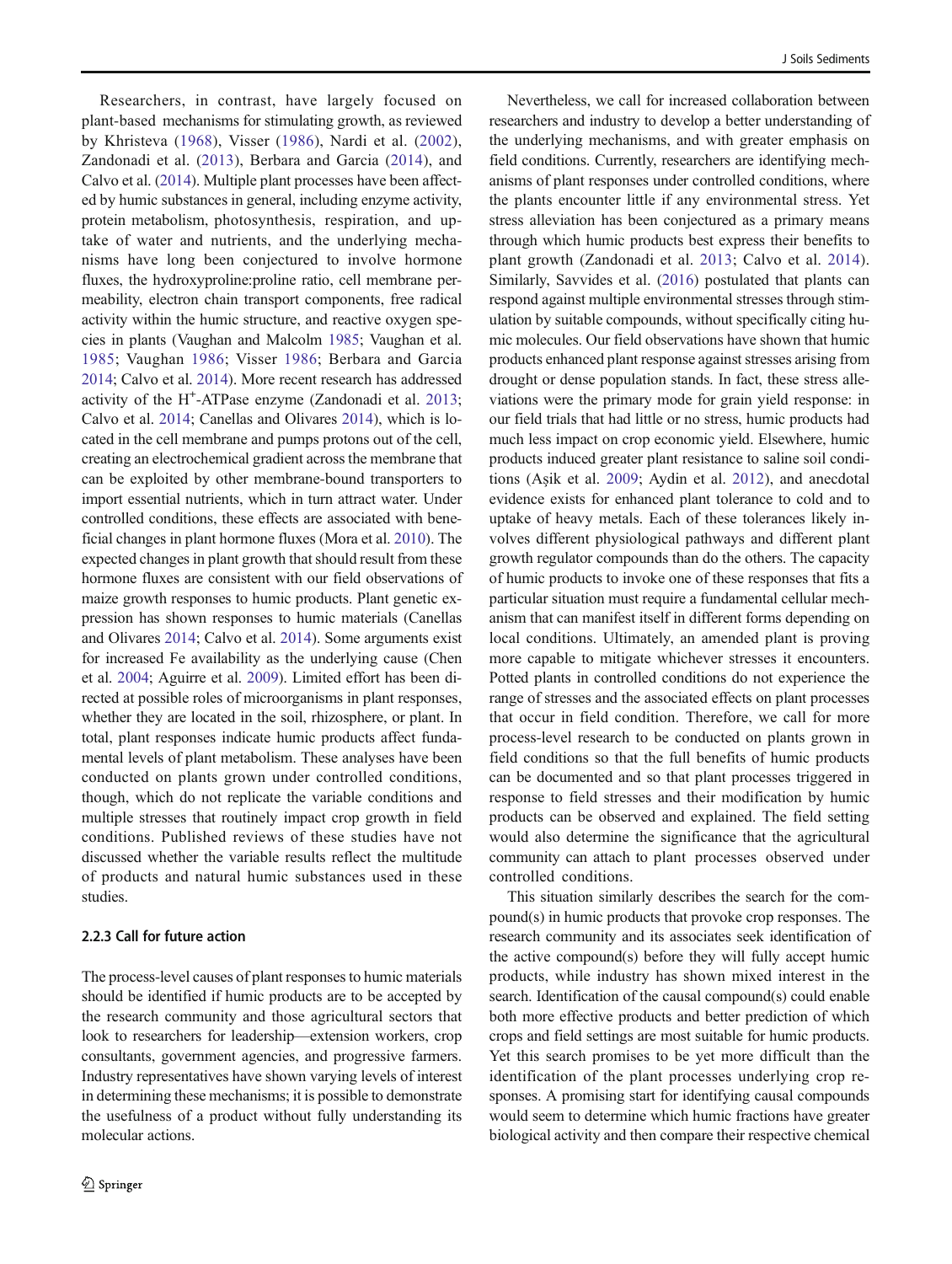compositions. Smaller molecular weight compounds would seem likely to have greater mobility and thus more biological activity, yet they have not been clearly shown to better stimulate plant growth than do larger molecule sizes, as reviewed by Zandonadi et al. [\(2013\)](#page-10-0). Sleighter et al. ([2015](#page-9-0)) found that the more hydrophilic fraction of a humic product better stimulated maize shoot growth in a greenhouse pot study, but the more hydrophobic fraction better stimulated root growth. Humic products could prove to have multiple modes of biological activity, and the causal compounds could be one or multiple in number, or they could in fact be 3-dimensional configurations of nearby functional groups. Must all humic products have the same causal compounds whether they are derived from millions-year-old leonardites, thousands-yearsold peats, or instead months-old composts? Formidable challenges loom in the search for causality.

In-season measurements of crop growth at key growth stages would illuminate how the yield response to humic products develops and expresses itself through yield components. Such intense measurements are needed for both determinate and indeterminate types of crops, given the significant differences in their growth and development patterns. Geographic information systems can be used to quantify soil and weather effects on product efficacy. The search for mechanistic explanations also needs to accommodate those studies that found no benefit of humic product to crop growth, as these studies will help identify the conditions that limit potential benefits.

#### 2.3 Industry-wide standards for humic product quality

#### 2.3.1 Significance

Consumer confidence in commercial products is supported when broadly accepted procedures exist for providing quality scores. Perhaps the two most useful quality tests for a humic product would be (i) the quantities of humic acid material and fulvic acid material in a product and (ii) biological activity.

#### 2.3.2 Current state of knowledge

The humic product market lacks universally recognized standard procedures for measuring either the humic acid/fulvic acid contents or the biological activity of humic products. Consequently, the consumer cannot ascertain for any product its concentration, source material, or variability among production batches. The consumer cannot discern effective products from molasses, lignosulphonates, or hard coal—similarly appearing but much less expensive substances that are rumored to be sold as humic products and are of uncertain or negligible value to crop production.

Official procedures for measuring humic acid and fulvic acid contents are sometimes designated by national governments. Varied approaches are apparent. China postulates

multiple standard methods, depending on the chemical form and intended use of the humic product. Russia also uses multiple standard methods, depending on the source material of the humic product. Additional methods are used in other countries, sometimes as an official procedure and sometimes as a widely used method without formal designation (Table [1\)](#page-5-0). Several of these procedures do not attempt to measure fulvic acids, many but not all attempt to separate the much denser inorganic contaminants (soil and sediment) that can interlace with the source ores, and until recently, none has attempted to discern adulterants or fraudulent materials.

On behalf of the Humic Products Trade Association (HPTA), a North American-based industry group ([http://](http://www.humictrade.org) [www.humictrade.org/](http://www.humictrade.org)), Lamar et al. [\(2014\)](#page-8-0) developed a procedure with the intention to meet all these objectives. Its extraction of the humic acid and fulvic acid fractions from a humic product or source ore uses alkaline extraction, as do most other procedures. A key difference is that inorganic contaminants (soil, clays, sediments) in the humic acid fraction are measured through high-temperature combustion of the extracted fractions and subtracted from the total humic acid mass to estimate the mass of organic humic acids. Following the conventional acidification of the NaOH extract to precipitate humic acids from the more soluble fulvic acids, the HPTA procedure separates potential fraudulent materials that are carbohydrates (e.g., molasses) by passing the fulvic acid supernatant through a DAX-8 resin column that adsorbs relatively hydrophobic fulvic acid molecules for later elution and collection, while letting carbohydrates and other hydrophilic molecules pass through for disposal. It does not distinguish lignosulphonates from the hydrophobic fulvic acid fraction. Instead, this distinction would be accomplished through Fourier-transform infrared spectroscopy and/or measurement for high S concentration. Use of the resin column adds cost and labor to the procedure, and it necessarily provides lower estimates of fulvic acid concentrations than do other analyses for fulvic acid concentration that forego resin column use to combine both hydrophilic and hydrophobic molecules together with any carbohydrates. For example, we had three samples of a humic product analyzed in a commercial laboratory by both the HPTA method and the method of the California Department of Food and Agriculture (CDFA). The HPTA method was found to give lower estimates for both the humic acid fraction (by as much as 30%) and the fulvic acid fraction (by as much as 25%) compared to the CDFA procedure. Adoption of the HPTA method remains an ongoing process. Although its lower estimates of humic acid and fulvic acid concentrations are intended to more truthfully depict concentrations for a commercial product or source ore, they may discourage purchase of those materials compared to other products or ores that claim higher humic and fulvic contents based on a different procedure that fails to discern carbohydrates, inorganic contaminants, or other adulterants.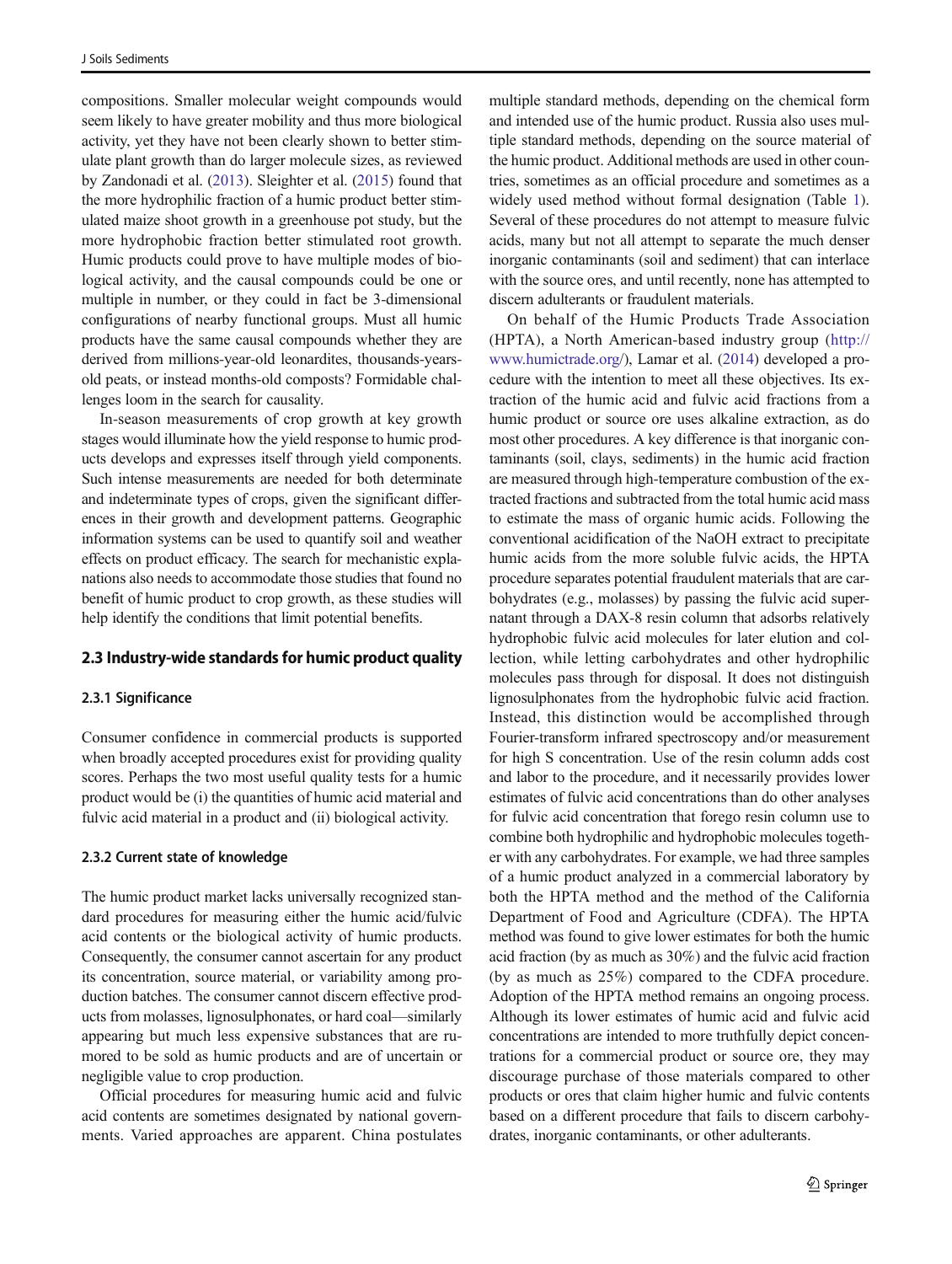| Method                                                  | Extractant                                                                   | Mode of measuring HA                                                                  | Separation/removal<br>of inorganics? | Separates and<br>measures FA?                                                           | Uses resin column<br>to measure FA? |
|---------------------------------------------------------|------------------------------------------------------------------------------|---------------------------------------------------------------------------------------|--------------------------------------|-----------------------------------------------------------------------------------------|-------------------------------------|
| Italy official method <sup>a</sup>                      | $0.1$ M NaOH/0.1 M<br>$Na_4P_2O_710H_2O$                                     | Dissolved organic C<br>$(K_2Cr_2O_7)$ oxidation)                                      | Yes                                  | Optional                                                                                | Yes                                 |
| Spain official method <sup>b</sup>                      | $0.1$ M NaOH/0.1 M<br>$Na_4P_2O_710H_2O$                                     | Dissolved organic C<br>$(K_2Cr_2O_7)$ oxidation)                                      | Yes                                  | Could be calculated as<br>difference between<br>total extractable C and<br>humic acid-C | N <sub>0</sub>                      |
| Mehlich-based colorimetric <sup>c</sup>                 | 0.2 M NaOH/0.002 M<br>diethylene-triamine<br>penta acetic acid/2%<br>ethanol | Visible light absorption<br>at 650 nm, calibrated<br>against commercial<br>humic acid | No                                   | N <sub>0</sub>                                                                          | No                                  |
| CDFA <sup>d</sup>                                       | 1.0 M NaOH                                                                   | Oven-dried mass                                                                       | N <sub>0</sub>                       | N <sub>0</sub>                                                                          | N <sub>0</sub>                      |
| International Humic<br>Substances Society<br>$(HISS)^e$ | 0.1 M NaOH                                                                   | Freeze-dried mass                                                                     | Yes                                  | Yes                                                                                     | Yes                                 |
| IHSS-semi-automated <sup>1</sup>                        | 0.1 M NaOH                                                                   | Dissolved organic C<br>(mechanized)                                                   | Yes                                  | Yes                                                                                     | Yes                                 |
| Humic Products Trade<br>Association <sup>g</sup>        | 0.1 M NaOH                                                                   | Oven-dried mass                                                                       | Yes                                  | Yes                                                                                     | Yes                                 |

<span id="page-5-0"></span>Table 1 Selected procedures for measuring humic acid (HA) and fulvic acid (FA) concentrations of commercial products and their source ores

<sup>a</sup> Official Gazette of the Italian Republic [\(2001\)](#page-9-0)

<sup>b</sup> Spanish Official State Gazette [\(1991\)](#page-9-0)

c Lamar and Talbot ([2009](#page-8-0))

<sup>d</sup> California Department of Food and Agriculture [\(1996](#page-7-0))

e Swift ([1996](#page-9-0))

f Van Zomeren and Comans ([2007](#page-9-0))

 $g$  Lamar et al. [\(2014\)](#page-8-0)

No method has been proposed as a standard procedure for measuring the biological efficacy of humic products. Several rapid bioassays have been reported in the literature to test bioactivity, including seed germination, root elongation, and young shoot growth rate (Chen and Aviad [1990\)](#page-8-0), H<sup>+</sup>-ATPase activity and  $H^+$  pumping (Canellas et al. [2002\)](#page-8-0), and biomass and cell numbers of algae, bacteria, fungi, and yeast (Vaughan and Malcolm [1985\)](#page-9-0). Any single rapid bioassay is by itself unlikely to quantitatively reproduce the capacity of each humic product to promote growth for each of the many crops grown globally in diverse settings. It must also be adaptable to the ranges of humic ores, humic acid products, and fulvic acid subfractions that can be marketed.

## 2.3.3 Call for future action

Ideally, one procedure would accurately and precisely measure concentrations both of humic acids and fulvic acids in commercial products as well as their source ores. Further, it would distinguish humic materials from inorganic contaminants, organic adulterants, and fraudulent materials, while providing reproducible results when performed by different laboratories. The affordable cost of this procedure will be defined by its designated use—annual testing of products for registration purposes can involve a more expensive procedure than would a rapid test intended for in-house quality control checks of individual batches during production of humic products. We propose further dialog among proponents of the methods currently used, together with industry and government regulators to identify the optimal method: what is the balance between affordability versus accuracy, precision, and capability for discerning fraudulent materials such that the method will be regularly used and thereby support a knowledge-based industry? The discussion should also establish a plan for regular implementation of the method. Its primary objective may well prove to merely be the distinction of genuine humic materials from adulterants or fraudulent materials, instead of quantifying slight differences among genuine products in their humic acid or fulvic acid concentrations.

Field efficacy of a product may prove to be more a function of the as yet unidentified chemical constituent(s) that promote plant growth than concentrations of the operationally defined humic acid or fulvic acid fractions. The ideal bio-assay would measure the concentration of the growth promoter compound(s), which to date remain unidentified. In the meantime, if no single bio-assay can reproduce all humic product effects on crops globally, then we propose identification of a short list of useful bioassays, each of which could capture complementary aspects of plant growth. Products would undergo voluntary assessment by this short list of bioassays, and product labels would then list either the bioassay results or a website where this information is found.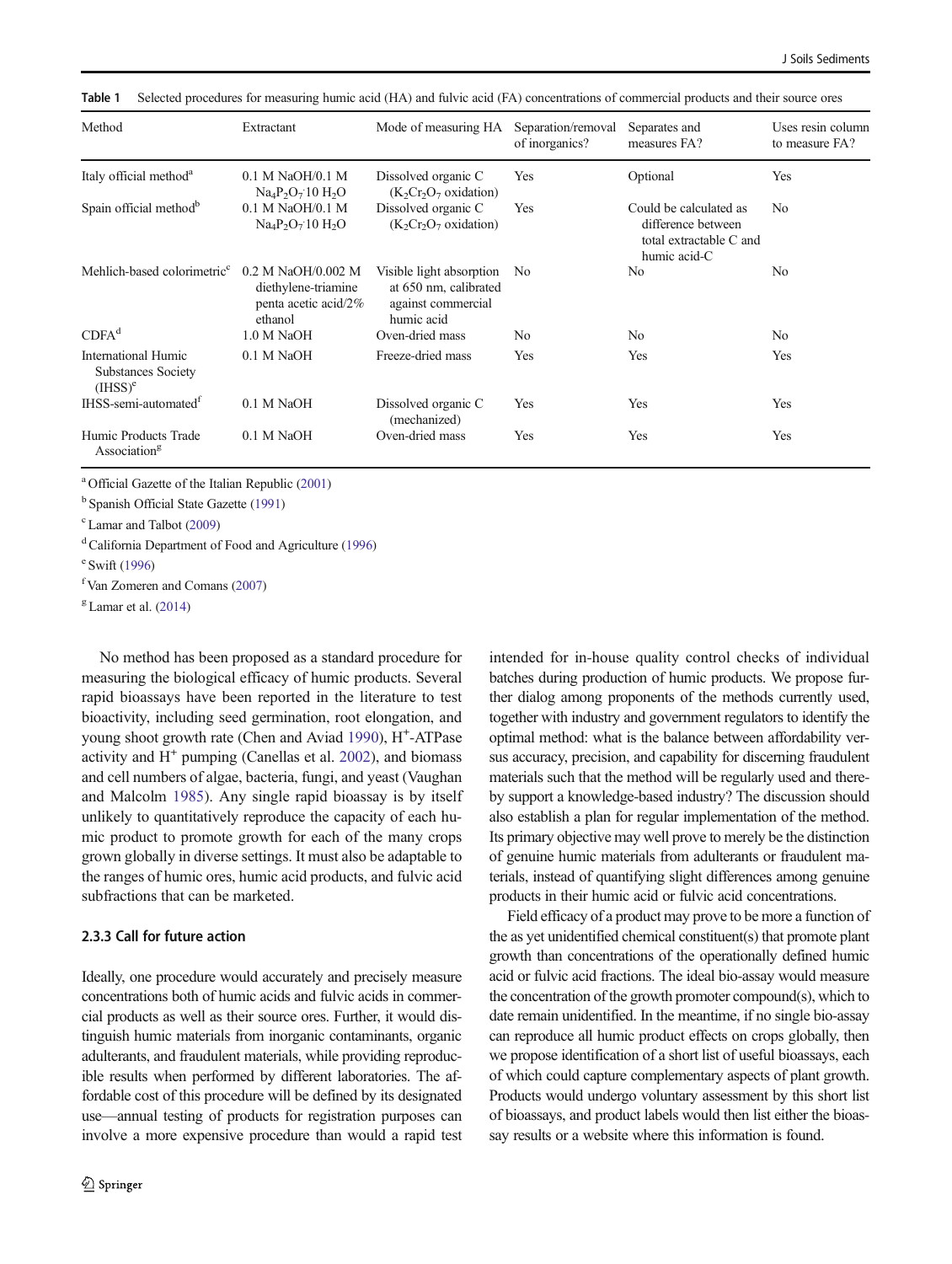# 2.4 Benefits to soil health

## 2.4.1 Significance

In recent years, soil health has received increasing interest, as funding has increased in this area. Assays to define soil health are being presented and discussed by the newly formed Soil Health Institute ([http://soilhealthinstitute.org/](http://soilhealthinstitute.org)). Key assays involve soil C and N accumulation and mineralization, physical properties, and parameters of microbial activity. Increasing research efforts are directed at determining crop management practices that can improve soil health in economically viable manners. Some practices are already known to promote soil health, but they involve additional costs, labor, or training beyond conventional practices, for example cover crops, manure applications, and no-tillage.

#### 2.4.2 Current state of knowledge

As described above, recommended application rates of liquid humic products are so low that their organic matter content is inadequate to increase soil C stocks. However, humic products might improve soil health through increased root growth. This benefit is commonly viewed by the humic product industry as a reliable crop response to product application, and it has been reported in some published papers (Lee and Bartlett [1976](#page-8-0); Chen and Aviad [1990](#page-8-0); Canellas et al. [2002\)](#page-8-0). If this were a general response across crop and soil types, it would constitute a substantially greater C input into the soil than the C content of the products and, hence, a potential agent for improving soil health. Root carbon might be the primary source of stable soil organic matter (Balesdent and Balabane [1996;](#page-7-0) Gale and Cambardella [2000](#page-8-0)), perhaps due to its more phenolic or cross-linked chemical nature compared to aboveground stover (Bertrand et al. [2006](#page-7-0)) or to its imbedded location within the soil matrix (Mendez-Millan et al. [2010\)](#page-8-0). Root exudate input into the soil may well also increase with expanded root growth, and exudates are immediately available nutrition for soil microorganisms, whose activity is pivotal to several soil health measures. Any direct effect of humic product on microbial activity independent of root growth would further benefit soil health. For example, anecdotal reports exist of farmers applying humic products post-harvest in stover-rich fields to accelerate stover decomposition.

Separate from liquid products, ground leonardite ores are also applied at rates as high as  $550 \text{ kg ha}^{-1}$ . Anecdotal evidence exists for their capacity to improve soil physical properties. For example, a mixture of a solid humic product with annual ryegrass (Lolium sp.) was found to accelerate fragmentation of a subsoil fragipan at a rate faster than any other amendment (Murdock [2017](#page-8-0)), presumably due to accelerated microbial activity. While the C input at these application rates is still dwarfed by total soil C stocks, most soil organic matter is stabilized over the short term, raising the issue whether large rates of solid ore increase the level of available soil C.

Despite the potential of humic products to improve soil health, scant work has addressed this topic in field conditions. A review by Billingham [\(2012\)](#page-7-0) found that nearly all of the studies on soil physical properties were performed in laboratories and greenhouses, with very few set in field conditions. Gümüs and Şeker ([2015](#page-8-0)) also described a sparse literature on physical properties in field humic studies. Preliminary benefits to dry aggregate stability, penetration resistance, and bulk density in field conditions were reported by Olk et al. [\(2017\)](#page-9-0).

A major limitation to progress has been the absence of long-term field trials on humic product application. Nearly all published humic product field studies, as well as unpublished in-house studies conducted by humic product vendors, are for only one or two growing seasons, or they change the location each field season. The full benefit of humic product to expanded root growth and in turn soil health would be fully expressed only after several years of continuous application to the same plots or strips.

### 2.4.3 Call for future action

The potential for humic products to improve soil health in mainstream cropping systems should be evaluated only in long-term field trials. Soil health would preferably be measured simultaneously with crop growth and economic yield, incorporation rates of crop residues, and perhaps even root measurements. Rapidly measurable soil properties include aggregate stability, bulk density, penetration resistance, and water-holding capacity. Other suitable analyses include water infiltration rate, shear and tensile strength of soil cores, and microbial parameters such as microbial biomass, enzyme activity, and C mineralization. Studies should be done with both tillage and no-tillage management systems, with care taken to avoid sampling in zones affected by implement traffic.

# 3 Global network

We propose establishing a global network of long-term field trials that would document for a wide range of regions, crops, and soil types the effects of humic products on crop growth and economic yield. Through the network, field trial managers would exchange knowledge gained from their trials and share plant and soil samples with selected laboratories offering specialized analyses that would further explore product effects on plant physiological processes, plant structural biochemistry, microbial activity, and soil properties.

The manager of each site would apply the product of their choice, following manufacturer recommendations for rate,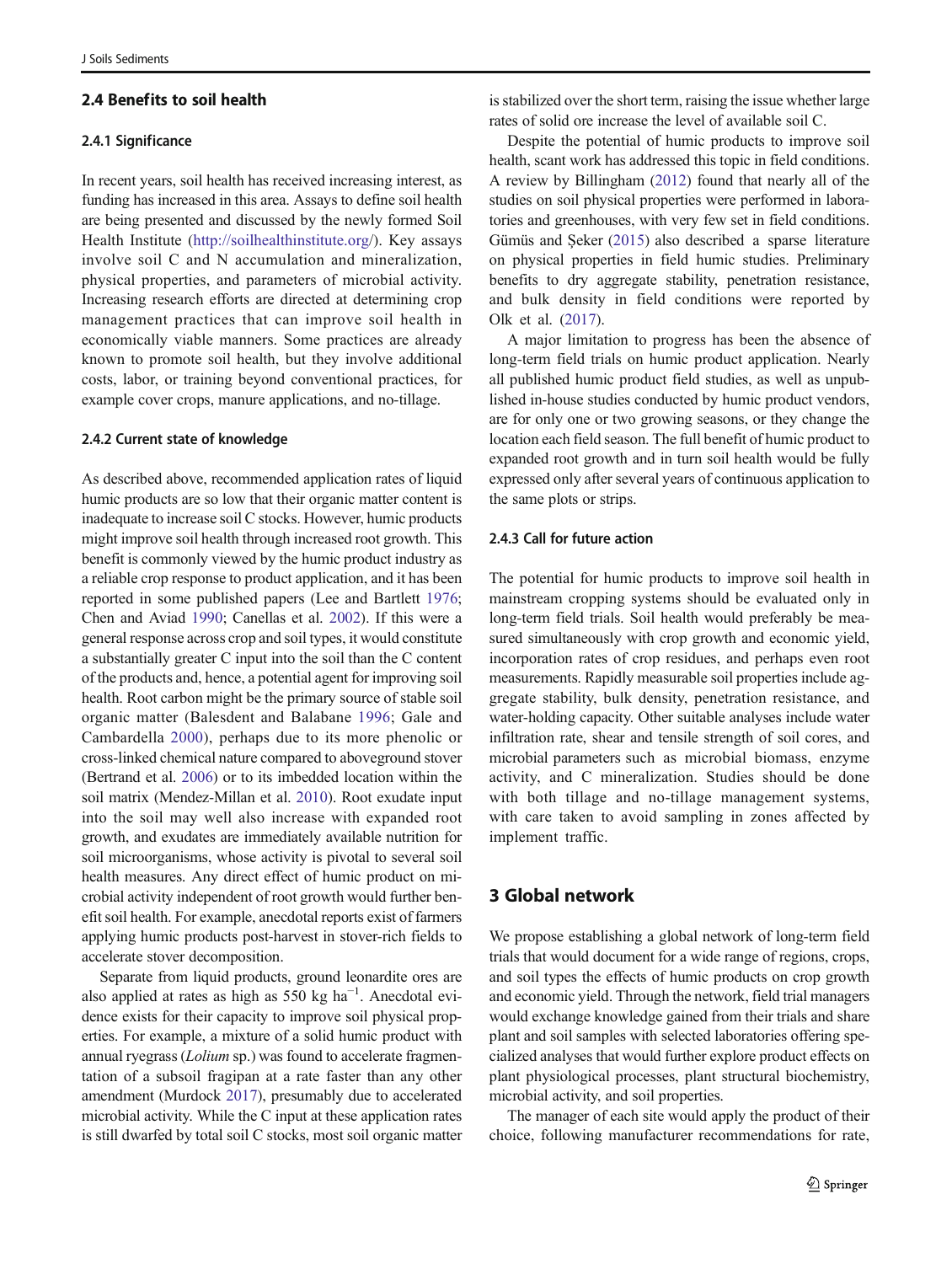<span id="page-7-0"></span>timing, and frequency of application. Treatments must be maintained in the same plots each year to enable measurements of long-term soil benefits. Data collection and analysis and field sampling strategies would be standardized across sites to the maximum possible extent. Site managers would document aspects of the local environment (intrinsic soil properties, drainage, nutrient deficiencies, weather patterns) and management practices (tillage, nutrient and pesticide applications, crop genetics, irrigation, humic product application, economic yield level) that could help develop an integrated understanding across sites of the interactions between humic products and the environment. Based on recent field and laboratory results, promising analyses that the collaborating specialized laboratories would perform include plant hormones, root versus shoot lignification, plant carbohydrate accumulation, grain or fruit quality, genetic expression, enzymes, reactive oxygen species and the enzymes that control them, and cell membrane permeability. We speculate that key enzymes for measurement would include the H<sup>+</sup>-ATPase, as described above, and starch synthase forms, as greater starch or sugar formation seems to be a common outcome of humic product application. Genes for sucrose metabolism were a primary responder to humic substance addition to maize roots (Carletti et al. [2008\)](#page-8-0), and potato and sugar beet are among the most vigorous responding crops to humic products, while oil crops are among the least responsive (Khristeva and Manoilova [1950](#page-8-0); Khristeva [1953\)](#page-8-0). Anecdotal reports exist of increased sugar content of maize and pineapple with product application.

Longer-term continuation of the field trials would enable (i) evaluation of product efficacy for crop economic yield under different weather patterns, (ii) monitoring of evolving soil health properties, and (iii) elucidation of the spatial and temporal variability in crop responses to humic products that may allow for the development of precision application methods similar to those for other crop inputs (e.g., lime and NPK). Cooperators that have expressed interest in joining this network include humic product companies and researchers who have sites in Brazil, Mexico, Ukraine, Saudi Arabia, and the USA. Additional sites are welcome, as are laboratories that can provide other specialized analyses for humic product effects on the soil-plant system.

# 4 Conclusions

Humic product use has long been inhibited by limited knowledge of their field efficacy, exaggerated claims from industry, limited understanding of the underlying mechanisms for crop responses, and the inability to discern genuine products from frauds or to assess their bioactivity. With recent initiatives to provide a knowledge-based foundation to the industry, including creation of the Humic Products Trade Association and increasing ties to the International Humic Substances Society, we believe the industry will undergo further growth as it gains credibility among mainstream farmers.

#### Compliance with ethical standards

Conflict of interest DC Olk and DL Dinnes received research grants from Minerals Technologies, Inc. (JR Scoresby and JW Darlington) and separately from Ag Logic Distributors (CR Callaway), but results from those projects are not presented here.

# **References**

- Aguirre E, Leménager D, Bacaicoa E, Fuentes M, Baigorri R, Zamarreño AM, García-Mina JM (2009) The root application of a purified leonardite humic acid modifies the transcriptional regulation of the main physiological root responses to Fe deficiency in Fe-sufficient cucumber roots. Plant Physiol Biochem 47(3): 215–223. <https://doi.org/10.1016/j.plaphy.2008.11.013>
- Ahmad W, Shah Z, Khan F, Ali S, Malik W (2014) Maize yield and soil properties as influenced by integrated use of organic, inorganic and bio-fertilizers in a low fertility soil. Soil Environ 32(2):121–129
- Albayrak S, Camas N (2005) Effects of different levels and application times of humic acid on root and leaf yield and yield components of forage turnip (Brassica rapa L.) J Agron 4(2):130–133
- Almarshadi MHS, Ismail SM (2014) Barley growth and productivity as affected by soil amendments under fully ++and minimum irrigation conditions in Saudi Arabia. Life Sci J 11(4):223–230
- Aşik BB, Turan MA, Çelik H, Katkat AV (2009) Effects of humic substances on plant growth and mineral nutrients uptake of wheat (Triticum durum cv. Salihli) under conditions of salinity. Asian J Crop Sci 1:87–95
- Aydin A, Kant C, Turan M (2012) Humic acid application alleviate salinity stress of bean (Phaseolus vulgaris L.) plants decreasing membrane leakage. Afr J Agric Res 7. <https://doi.org/10.5897/AJAR10.274>
- Azarpour E, Motamed MK, Moraditochaee M, Bozorgi HR (2012) Effects of bio, mineral nitrogen fertilizer management, under humic acid foliar spraying on fruit yield and several traits of eggplant (Solanum melongena L.) Afr J Agric Res 7(7):1104–1109
- Balesdent J, Balabane M (1996) Major contribution of roots to soil carbon storage inferred from maize cultivated soils. Soil Biol Biochem 28(9):1261–1263. [https://doi.org/10.1016/0038-0717\(96\)00112-5](https://doi.org/10.1016/0038-0717(96)00112-5)
- Berbara RLL, Garcia AC (2014) Humic substances and plant defense metabolism. In: Ahmad P, Wani MR (eds) Physiological mechanisms and adaptation strategies in plants under changing environment, vol 1. Springer Science-Business Media, New York, pp 297–319
- Bertrand I, Chabbert B, Kurek B, Recous S (2006) Can the biochemical features and histology of wheat residues explain their decomposition in soil? Plant Soil 281(1-2):291–307. <https://doi.org/10.1007/s11104-005-4628-7>
- Billingham K (2012) Humic products:—potential or presumption for agriculture. NSW Dept Primary Industries, Orange
- Brownell JR, Nordstrom G, Marihart J, Jorgensen G (1987) Crop responses from two new Leonardite extracts. Sci Total Environ 62: 491–499. [https://doi.org/10.1016/0048-9697\(87\)90544-4](https://doi.org/10.1016/0048-9697(87)90544-4)
- California Department of Food and Agriculture (1996) Humic acid method. Method number HA4/JC, Agricultural Commodities & Regulatory Services Section, Center for Analytical Chemistry, September 30, 1996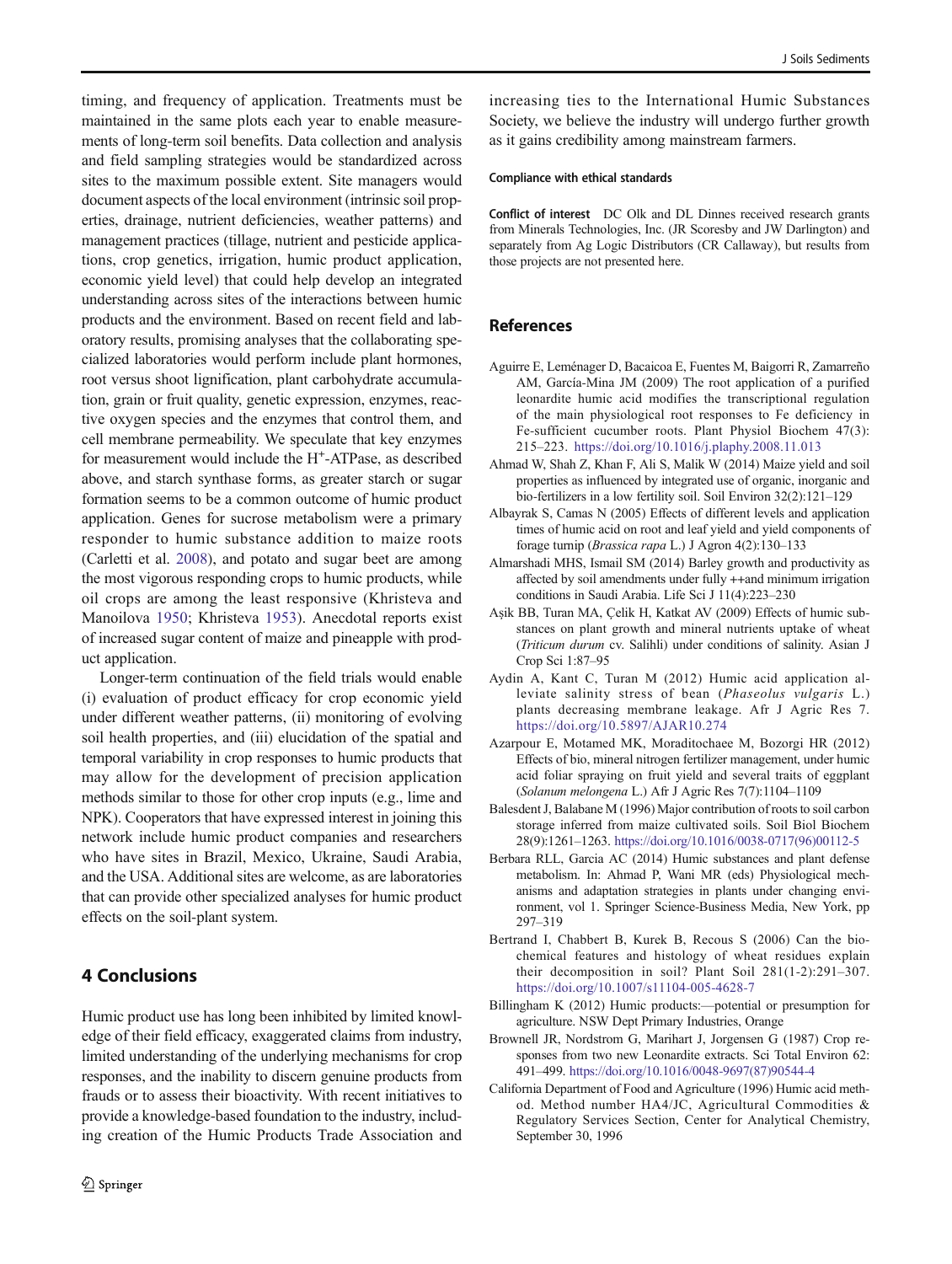- <span id="page-8-0"></span>Calvo P, Nelson L, Kloepper JW (2014) Agricultural uses of plant biostimulants. Plant Soil 383(1-2):3–41. [https://doi.org/10.1007/](https://doi.org/10.1007/s11104-014-2131-8) [s11104-014-2131-8](https://doi.org/10.1007/s11104-014-2131-8)
- Canellas LP, Olivares FL (2014) Physiological responses to humic substances as plant growth promoter. Chem Biol Tech Agric 1(1):3. <https://doi.org/10.1186/2196-5641-1-3>
- Canellas LP, Olivares FL, Okorokova-Façanha AL, Façanha AR (2002) Humic acids isolated from earthworm compost enhance root elongation, lateral root emergence, and plasma membrane H<sup>+</sup>-ATPase activity in maize roots. Plant Physiol 130(4):1951–1957. <https://doi.org/10.1104/pp.007088>
- Canellas LP, Olivares FL, Aguiar NO, Jones DL, Nebbioso A, Mazzei P, Piccolo A (2015) Humic and fulvic acids as biostimulants in horticulture. Sciencia Horticulturae 196:15–27. [https://doi.org/10.1016/j.](https://doi.org/10.1016/j.scienta.2015.09.013) [scienta.2015.09.013](https://doi.org/10.1016/j.scienta.2015.09.013)
- Carletti P, Masi A, Spolaore B, Polverino De Laureto P, De Zorzi M, Turetta L, Ferretti M, Nardi S (2008) Protein expression changes in maize roots in response to humic substances. J Chem Ecol 34(6): 804–818. <https://doi.org/10.1007/s10886-008-9477-4>
- Cassman KG (1999) Ecological intensification of ceral production systems: yield potential, soil quality, and precision agriculture. PNAS 96(11):5952–5959. <https://doi.org/10.1073/pnas.96.11.5952>
- Chen Y, Aviad T (1990) Effects of humic substances on plant growth. In: Humic substances in soil and crop sciences: selected readings. Am Soc Agron, Madison, pp 161–186
- Chen Y, Clapp CE, Magen H (2004) Mechanisms of plant growth stimulation by humic substances: the role of organo-iron complexes. Soil Sci Plant Nutr 50:1089–1095
- Daur I, Bakhashwain AA (2013) Effect of humic acid on growth and quality of maize fodder production. Pak J Bot 45:21–25
- Dinnes DL, Karlen DL, Jaynes DB, Kaspar TC, Hatfield JL, Colvin TS, Cambardella CA (2002) Nitrogen management strategies to reduce nitrate leaching in tile-drained Midwestern soils. Agron J 94(1): 153–171. <https://doi.org/10.2134/agronj2002.1530>
- Ece A, Saltali K, Eryigit N, Uysal F (2007) The effects of Leonardite applications on climbing bean (Phaseolus vulgaris L.) yield and the some soil properties. J Agron 6(3):480–483
- El-Mesker HKA, Mohamed ZEOM, Ali MAM (2014) Influence of humic acid and some micronutrients on yellow corn yield and quality. World Appl Sci J 32(1):1–11
- El-Shabrawy RA, Ramadan AY, El-Kady SM (2010) Use of humic acid and some biofertilizers to reduce nitrogen rates on cucumber (Cucumis sativus L.) in relation to vegetative growth, yield and chemical composition. J Plant Prod Mansoura Univ 1(8):1041–1051
- Farenhorst A (2006) Importance of soil organic matter fractions in soil-landscape and regional assessments of pesticide sorption and leaching in soil. Soil Sci Soc Am J 70(3):1005–1012. <https://doi.org/10.2136/sssaj2005.0158>
- Feibert EBG, Shock CC, Saunders LD (2003) Nonconventional additives leave onion yield and quality unchanged. HortSci 38:381–386
- Ferguson RB, Hergert GW, Schepers JS, Gotway CA, Cahoon JE, Peterson TA (2002) Site-specific nitrogen management of irrigated maize: yield and soil residual nitrogen effects. Soil Sci Soc Am J 66(2):544–553. <https://doi.org/10.2136/sssaj2002.5440>
- Fernandez-Escobar R, Benlloch M, Barranco D, Duenas A, Guterrez-Ganan JA (1996) Response of olive trees to foliar application of humic substances extracted from Leonardite. Sci Hort 66(3-4): 191–200. [https://doi.org/10.1016/S0304-4238\(96\)00914-4](https://doi.org/10.1016/S0304-4238(96)00914-4)
- Gale WJ, Cambardella CA (2000) Carbon dynamics of surface residueand root-derived organic matter under simulated no-till. Soil Sci Am J 64(1):190–195. <https://doi.org/10.2136/sssaj2000.641190x>
- Gümüs İ, Şeker C (2015) Influence of humic acid applications on modulus of rupture, aggregate stability, electrical conductivity, carbon and nitrogen content of a crusting problem soil. Solid Earth 6(4): 1231–1236. <https://doi.org/10.5194/se-6-1231-2015>
- Hartz TK, Bottoms TG (2010) Humic substances generally ineffective in improving vegetable crop nutrient uptake of productivity. HortSci 45:906–910
- Ismail AF, Hussien SM, El-Shall SA, Fathi MA (2007) Effect of irrigation rate and humic acid on "Le-Conte" pear. J Agric Sci Mansoura Univ 32(9):7589–7603
- Jaynes DB, Dinnes DL, Meek DW, Karlen DL, Cambardella CA, Colvin TS (2004) Using the late spring nitrate test to reduce nitrate loss within a watershed. J Environ Qual 33(2):669–677. [https://doi.org/](https://doi.org/10.2134/jeq2004.6690) [10.2134/jeq2004.6690](https://doi.org/10.2134/jeq2004.6690)
- Jaynes DB, Kaspar TC, Colvin TS (2011) Economically optimal nitrogen rates of corn: management zones delineated from soil and terrain attributes. Agron J 103(4):1026–1035. [https://doi.org/10.2134/](https://doi.org/10.2134/agronj2010.0472) [agronj2010.0472](https://doi.org/10.2134/agronj2010.0472)
- Khan RU, Rashid A, Khan MS, Ozturk E (2010) Impact of humic acid and chemical fertilizer application on growth and grain yield of rainfed wheat (Triticum aestivum L.) Pak J Agric Res 23(3–4): 113–121
- Khristeva LA (1953) The participation of humic acids and other organic substances in the nutrition of higher plants. Pochvivedenie 10:46–59
- Khristeva LA (1968) About the nature of physiologically active substances of the soil humus and of organic fertilizers and their agricultural importance. In: Study week on organic matter and soil fertility, Pontifical Academy of Sciences, Vatican City. North-Holland Publishing Company and John Wiley, New York, pp 701–721
- Khristeva LA, Manoilova A (1950) The nature of the direct effect of humic acids on the growth and development of plants. Dokl vsesoyuz Akad s-kh Nauk Lenina 11:10–16
- Lamar RT, Talbot KH (2009) Critical comparison of humic acid test methods. Comm Soil Sci Plant Anal 40(15-16):2309–2322. <https://doi.org/10.1080/00103620903111251>
- Lamar RT, Olk DC, Mayhew L, Bloom PR (2014) A new standardized method for quantification of humic and fulvic acids in humic ores and commercial products. J AOAC INTERNATIONAL 97(3):721– 730. <https://doi.org/10.5740/jaoacint.13-393>
- Lee YS, Bartlett RJ (1976) Stimulation of plant growth by humic substances. Soil Sci Soc Am J 40(6):876–879. [https://doi.org/10.2136/](https://doi.org/10.2136/sssaj1976.03615995004000060023x) [sssaj1976.03615995004000060023x](https://doi.org/10.2136/sssaj1976.03615995004000060023x)
- Mahmoud AR, Hafez MM (2010) Increasing productivity of potato plants (Solanum tuberosum L.) by using potassium fertilizer and humic acid application. Int J Acad Res 2(2):83–88
- Mendez-Millan M, Dignac M-F, Rumpel C, Rasse DP, Derenne S (2010) Molecular dynamics of shoot vs. root biomarkers in an agricultural soil estimated by natural abundance <sup>13</sup>C labelling. Soil Biol Biochem 42(2):169–177. <https://doi.org/10.1016/j.soilbio.2009.10.010>
- Mohammedpourkhaneghah A, Shahryari R, Alaei Y, Shahmoradmoghanlou B (2012) Comparison of the effect of liquid humic fertilizers on yield of maize genotypes in Ardabil region. Afr J Biotechnol 11:4810–4814
- Mora V, Bacaicoa E, Zamarreño A-M, Aguire E, Garnica M, Fuentes M, García-Mina J-M (2010) Action of humic acid on promotion of cucumber shoot growth involves nitrate-related changes associated with the root-to-shoot distribution of cytokinins, polyamines and mineral nutrients. J Plant Physiol 167(8): 633–642. <https://doi.org/10.1016/j.jplph.2009.11.018>
- Moraditochaee M (2012) Effects of humic acid foliar spraying and nitrogen fertilizer management on yield of peanut (Arachis hypogaea L.) in Iran. ARPN J Agric Biol Sci 7(4):289–293
- Murdock L (2017) Breakdown of subsoil fragipan by a humic product. Proceedings, 2017 Annual meeting of the ASA-CSSA-SSSA, Tampa, FL, Oct. 22-25
- Nardi S, Pizzeghello D, Muscolo A, Vianello A (2002) Physiological effects of humic substances on higher plants. Soil Biol Biochem 34(11):1527–1536. [https://doi.org/10.1016/S0038-0717\(02\)00174-8](https://doi.org/10.1016/S0038-0717(02)00174-8)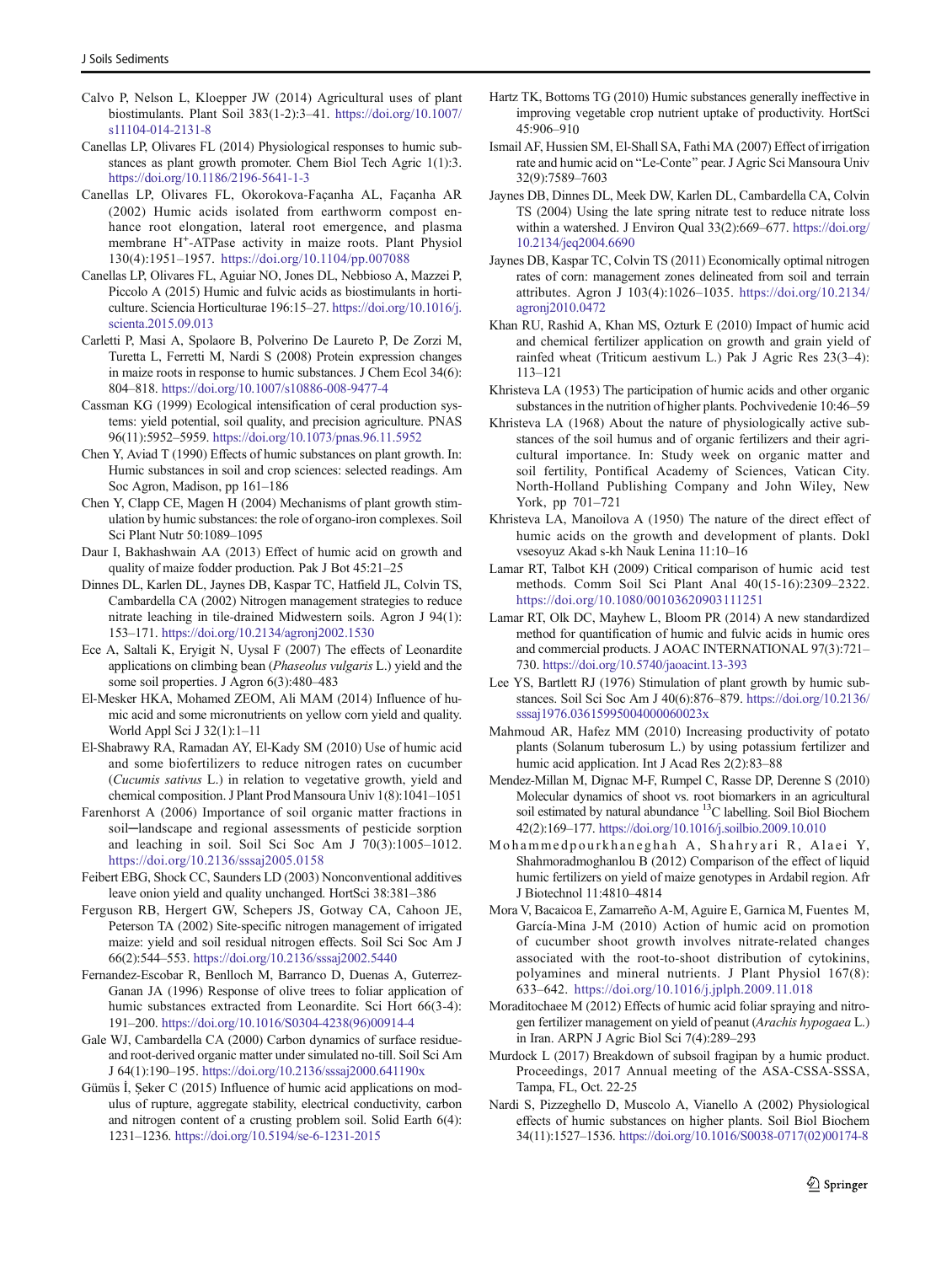- <span id="page-9-0"></span>Nazli RI, Kusvuran A, Inal I, Demirbas A, Tansi V (2014) Effects of different organic materials on forage yield and quality of silage maize (Zea mays L.) Turk J Agric For 38:23–31. <https://doi.org/10.3906/tar-1302-62>
- NCR-103 Committee (n.d.) Compendium of research reports on use of non-traditional materials for crop production. [http://extension.agron.](http://extension.agron.iastate.edu/compendium/index.aspx) [iastate.edu/compendium/index.aspx](http://extension.agron.iastate.edu/compendium/index.aspx)
- Official Gazette of the Italian Republic (2001). Extraction and fractionation of organic carbon from peat, leonardite, lignite humified and composted materials. January 26, 2001 N. 21, Ministerial Decree of December 21, 2000, Supplement N. 6
- Olk DC, Dinnes DL, Callaway C, Raske M (2013) On-farm evaluation of a humic product in Iowa (US) maize production. In: Xu J et al (eds) Functions of natural organic matter in changing environment. Zhejiang University Press and Springer Science+ Business Media, Dordrecht, pp 1047–1050. [https://doi.org/10.](https://doi.org/10.1007/978-94-007-5634-2_193) [1007/978-94-007-5634-2\\_193](https://doi.org/10.1007/978-94-007-5634-2_193)
- Olk DC, Dinnes DL, Scoresby R, Darlington J (2017) Improved soil physical properties with long-term application of humic product in corn-soybean rotations. Proceedings, 2017 Annual meeting of the ASA-CSSA-SSSA, Tampa, FL, Oct 22-25
- Parkin TB (1987) Soil microsites as a source of denitrification variability. Soil Sci Soc Am J 51(5):1194–1199. [https://doi.org/10.2136/](https://doi.org/10.2136/sssaj1987.03615995005100050019x) [sssaj1987.03615995005100050019x](https://doi.org/10.2136/sssaj1987.03615995005100050019x)
- Power JF, Wiese RA, Flowerday AD (2000) Managing nitrogen for water quality—lessons from the management systems evaluation area. J Environ Qual 29(2):355–366. [https://doi.org/10.2134/jeq2000.](https://doi.org/10.2134/jeq2000.00472425002900020001x) [00472425002900020001x](https://doi.org/10.2134/jeq2000.00472425002900020001x)
- Randall GW, Huggins DR, Russelle MP, Fuchs DJ, Nelson WW, Anderson JL (1997) Nitrate losses through subsurface tile drainage in conservation reserve program, alfalfa, and row crop systems. J Environ Qual 26(5):1240–1247. [https://doi.org/10.2134/jeq1997.](https://doi.org/10.2134/jeq1997.00472425002600050007x) [00472425002600050007x](https://doi.org/10.2134/jeq1997.00472425002600050007x)
- Rizk FA, Shaheen AM, Singer SM, Omminma AS (2013) The productivity of potato plants affected by urea fertilizer as foliar spraying and humic acid added with irrigation water. Mid East J Agric Res 2(2):76–83
- Robert PC (2002) Precision agriculture: a challenge for crop nutrition management. Plant Soil 247(1):143–149. [https://doi.org/10.1023/](https://doi.org/10.1023/A:1021171514148) [A:1021171514148](https://doi.org/10.1023/A:1021171514148)
- Rose MT, Patti AF, Little KR, Brown AL, Jackson WR, Cavagnaro TR (2014) A meta-analysis and review of plant-growth response to humic substances: practical implications for agriculture. Adv Agron 124:37–89. [https://doi.org/10.1016/B978-0-12-](https://doi.org/10.1016/B978-0-12-800138-7.00002-4) [800138-7.00002-4](https://doi.org/10.1016/B978-0-12-800138-7.00002-4)
- Saha R, Saieed MAU, Chowdhury MAK (2013) Growth and yield of rice (Oryza sativa) as influenced by humic acid and poultry manure. Univ J Plant Sci 1(3):78–84
- Sajid M, Rab A, Shah ST, Jan I, Haq I, Haleema B, Zamin M, Alam R, Zada H (2012) Humic acids affect the bulb production of onion cultivars. Afr J Micro Res 6(28):5769–5776
- Sanli A, Karadogan T, Tonguc M (2013) Effects of Leonardite applications on yield and some quality parameters of potatoes (Solanum tuberosum L.) Turk J Field Crops 18(1):20–26
- Saruhan V, Kusuran A, Babat S (2011) The effect of different humic acid fertilization on yield and yield components performances of common millet (Panicum miliaceum L.) Sci Res Ess 6(3):663–669
- Savvides A, Ali S, Tester M, Fotopoulos V (2016) Chemical priming of plants against multiple abiotic stresses: mission possible? Trends Plant Sci 21(4):329–340. <https://doi.org/10.1016/j.tplants.2015.11.003>
- Scharf PC, Kitchen NR, Sudduth KA, Davis JG, Hubbard VC, Lory JA (2005) Field-scale variability in optimal nitrogen fertilizer rate for corn. Agron J 97(2):452–461. [https://doi.](https://doi.org/10.2134/agronj2005.0452) [org/10.2134/agronj2005.0452](https://doi.org/10.2134/agronj2005.0452)
- Schepers JS, Mosier AR (1991) Accounting for nitrogen in nonequilibrium soil-crop systems. In: Follett RF et al (eds) Managing nitrogen for groundwater quality and farm profitability. Soil Science Society of America, Madison, pp 125–138
- Selim EM, Mosa AA (2012) Fertigation of humic substances improves yield and quality of broccoli and nutrient retention in a sandy soil. J Plant Nutr Soil Sci 175(2):273–281. <https://doi.org/10.1002/jpln.201100062>
- Selim EM, El-Neklawy AS, El-Ashry SM (2009a) Beneficial effects of humic substances fertigation on soil fertility to potato grown on sandy soil. Aust J Basic Appl Sci 3:4351–4358
- Selim EM, Mosa AA, El-Ghamry AM (2009b) Evaluation of humic substances fertigation through surface and subsurface drip irrigation systems on potato grown under Egyptian sandy soil conditions. Agric Water Manag 96(8):1218–1222. <https://doi.org/10.1016/j.agwat.2009.03.018>
- Selim EM, Shedeed SI, Asaad FF, El-Neklawy (2012) Interactive effects of humic acid and water stress on chlorophyll and mineral nutrient contents of potato plants. J Appl Sci Res 8(1):531–537
- Seyedbagheri M-M (2010) Influence of humic products on soil health and potato production. Potato Res 53(4):341–349. [https://doi.org/10.](https://doi.org/10.1007/s11540-010-9177-7) [1007/s11540-010-9177-7](https://doi.org/10.1007/s11540-010-9177-7)
- Shahryari R, Valizadeh M, Mollasadeghi V (2012) Selection based on tolerance of wheat against terminal drought: focus on grain yield at the presence of liquid humic fertilizer. Afr J Agric Res 6(9):4494–4500
- Sleighter RL, Caricasole P, Richards KM, Hanson T, Hatcher PG (2015) Characterization of terrestrial dissolved organic matter fractionated by pH and polarity and their biological effects on plant growth. Chem Biol Tech Agric 2(1):9. <https://doi.org/10.1186/s40538-015-0036-2>
- Spanish Official State Gazette (1991) Extraction of total humics and humic acids. Official methods for the analysis of organic fertilizer products. Method 18408, Royal Decree 1110/1991
- Swift R (1996) Organic matter characterization. In: Sparks DL et al (eds) Methods of soil analysis, part 3 chemical methods. Soil Science Society of America, Madison, pp 1011–1069
- Turgay OC, Karaca A, Unver S, Tamer N (2011) Effects of coalderived humic substances on some soil properties and bread wheat yield. Commun Soil Sci Plant Anal 42(9):1050–1070. <https://doi.org/10.1080/00103624.2011.562586>
- Van Zomeren A, Comans RNJ (2007) Measurement of humic and fulvic acid concentrations and dissolution properties by a rapid batch procedure. Environ Sci Technol 41(19):6755– 6761. <https://doi.org/10.1021/es0709223>
- Vanitha K, Mohandass S (2014) Effect of humic acid on plant growth characters and grain yield of drip fertigated aerobic rice (Oryza sativa L.) Bioscan 9(1):45-50
- Vaughan D (1986) Effect of humic substances on metabolic processes. In: Burns RG et al (eds) Humic substances: effects on soil and plants. Ramo Editoriale degli Agricoltori, Rome, pp 54–77
- Vaughan D, Malcolm RE (1985) Influence of humic substances on growth and physiological processes. In: Vaughan D, Malcolm RE (eds) Soil organic matter and biological activity. Martinus Nijhoff, Dordrecht, pp 37–75. [https://doi.org/10.1007/978-94-009-5105-1\\_2](https://doi.org/10.1007/978-94-009-5105-1_2)
- Vaughan D, Malcolm RE, Ord BG (1985) Influence of humic substances on biochemical processes in plants. In: Vaughan D, Malcolm RE (eds) Soil organic matter and biological activity. Martinus Nijhoff, Dordrecht, pp 78–108
- Verlinden G, Pycke B, Mertens J, Debersaques F, Verheyen K, Baert G, Bries J, Haesaert G (2009) Application of humic substances results in consistent increases in crop yield and nutrient uptake. J Plant Nutr 32(9):1407–1426. <https://doi.org/10.1080/01904160903092630>
- Visser SA (1986) Effects of humic substances on plant growth. In: Burns RG et al (eds) Humic substances: effects on soil and plants. Ramo Editoriale degli Agricoltori, Rome, pp 89–135